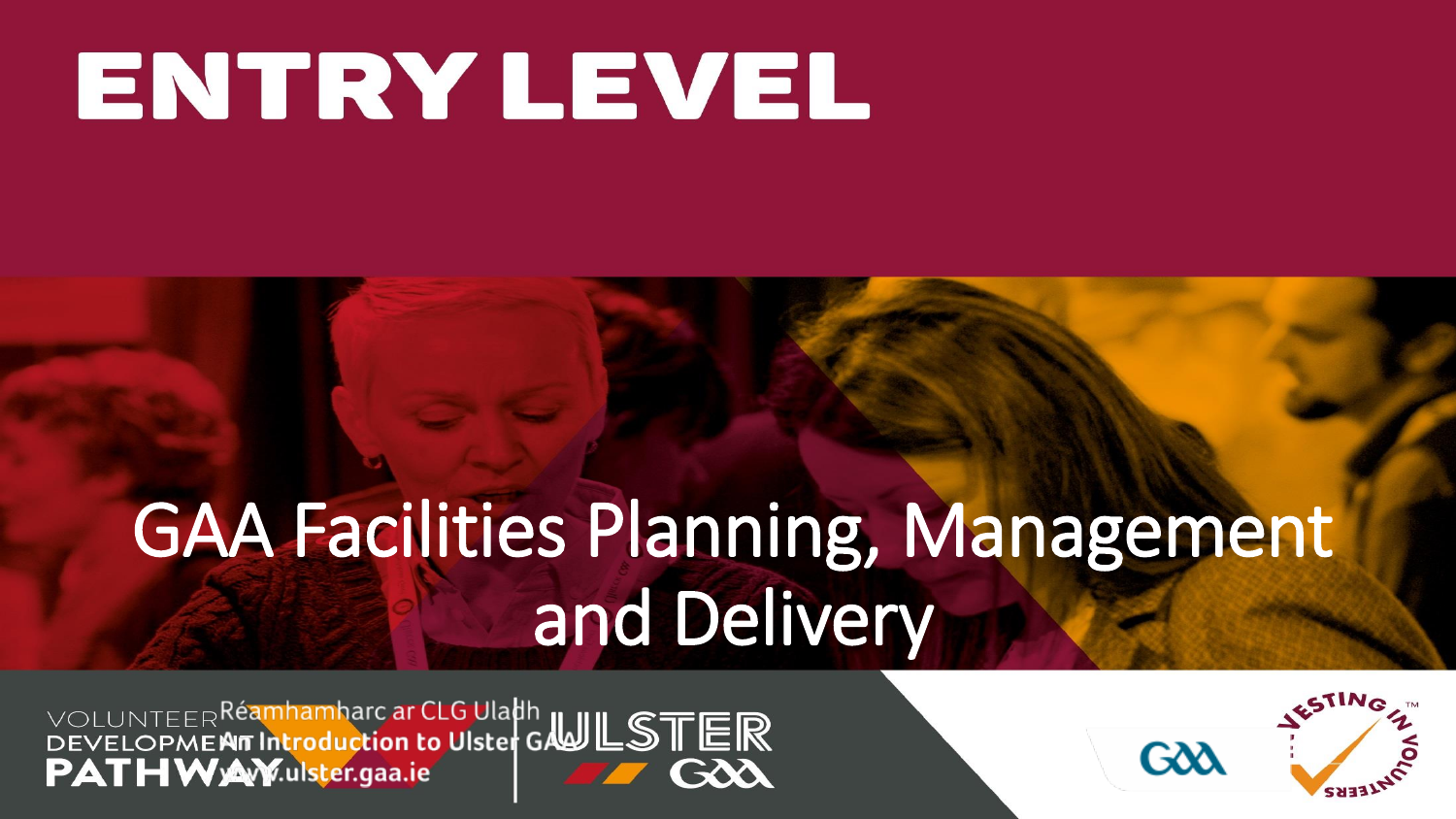#### **Club Officer Training 2017**

#### GAA Facilities Planning, Management and Delivery

#### Reference: Club Maith Toolkit , Advice Note 20

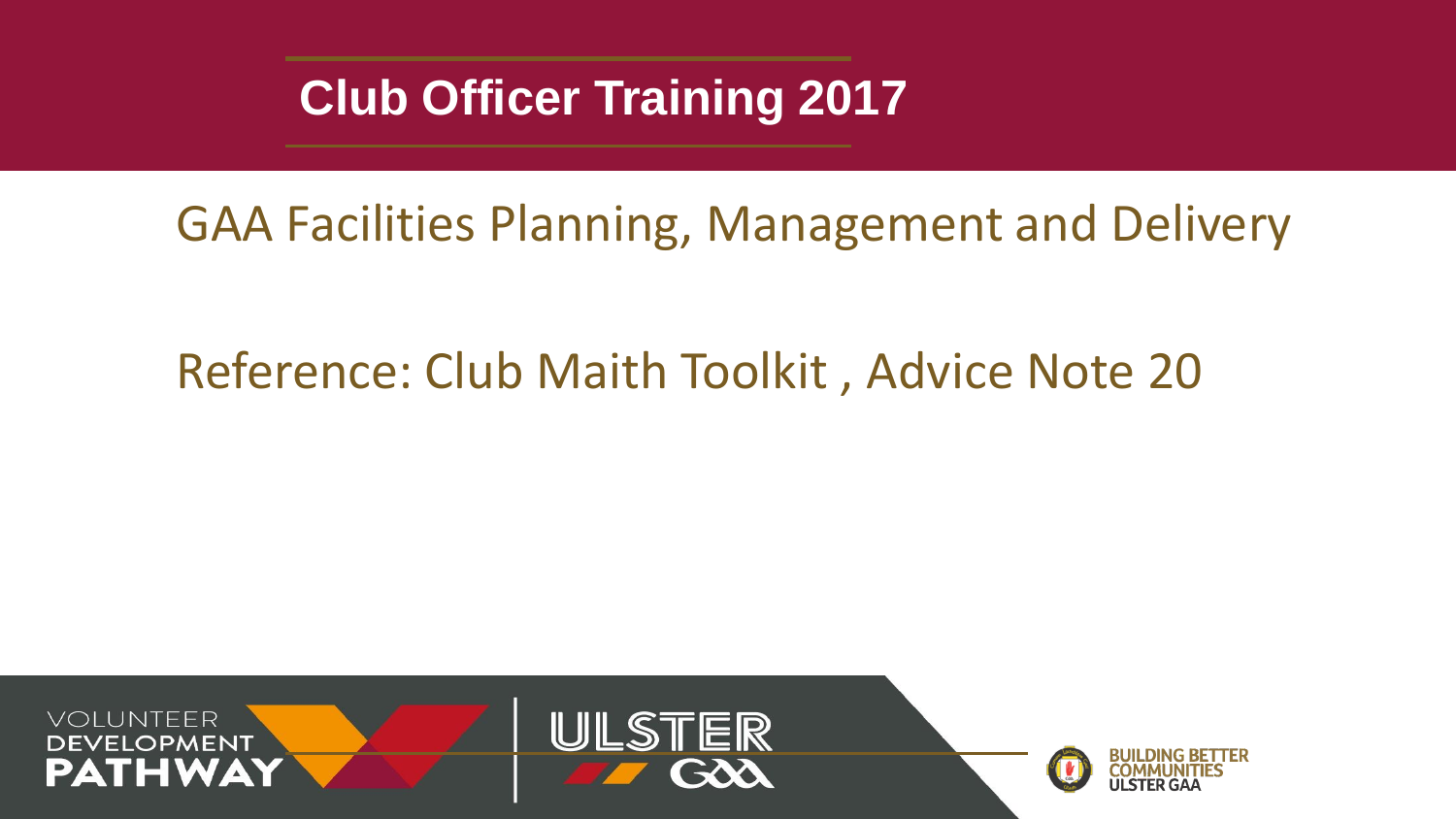- The importance of Planning
- Club Master Plan (5-10 years)
- Control of club property
- Maintaining club property
- Plan based on need not availability of funding
- Development focussed group of people

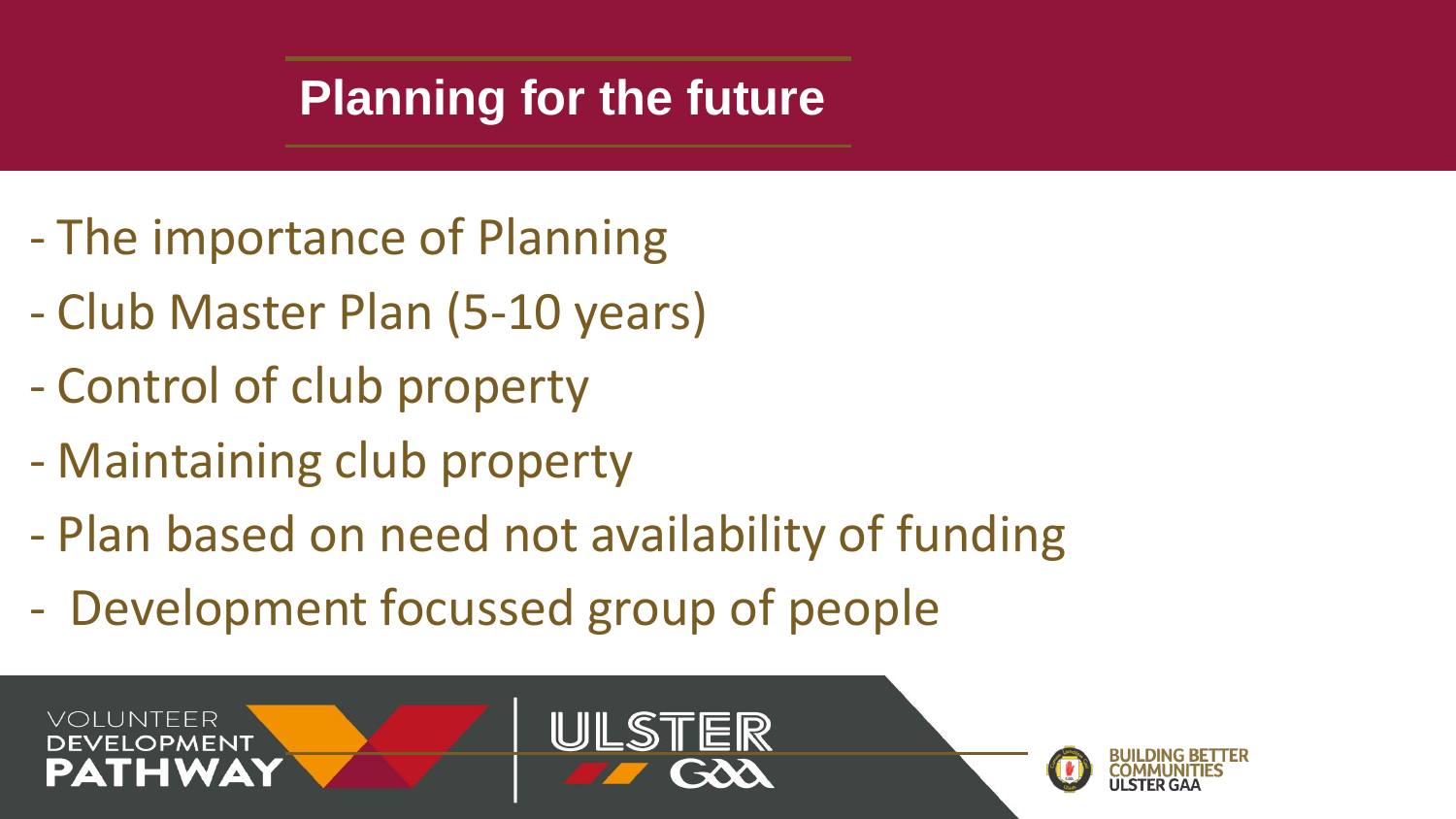- Partnership with stakeholders
- Funders and charging property
- Conditions of award
- Compliance with regulations
- Reporting spend/progress
- Statutory consents
- VAT, Rates and additional costs



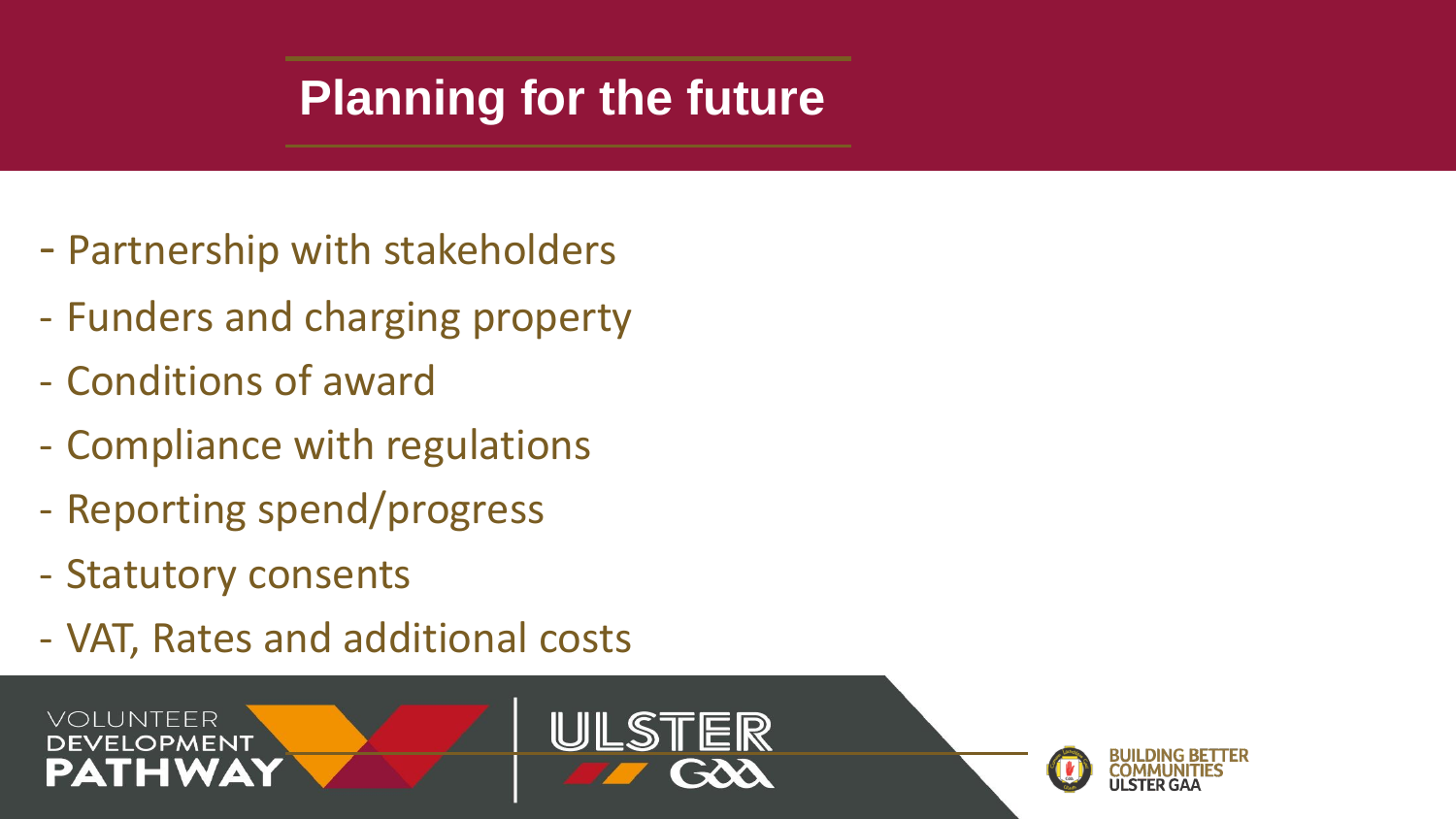- Planning template is critical
- Assess your needs
- Assess your site(s)
- Decide what the club needs
- Focus on S.M.A.R.T objectives of good planning
- Get professional advice (Design Team) early BUT not too early
- Consider statutory approvals required and plan to satisfy same

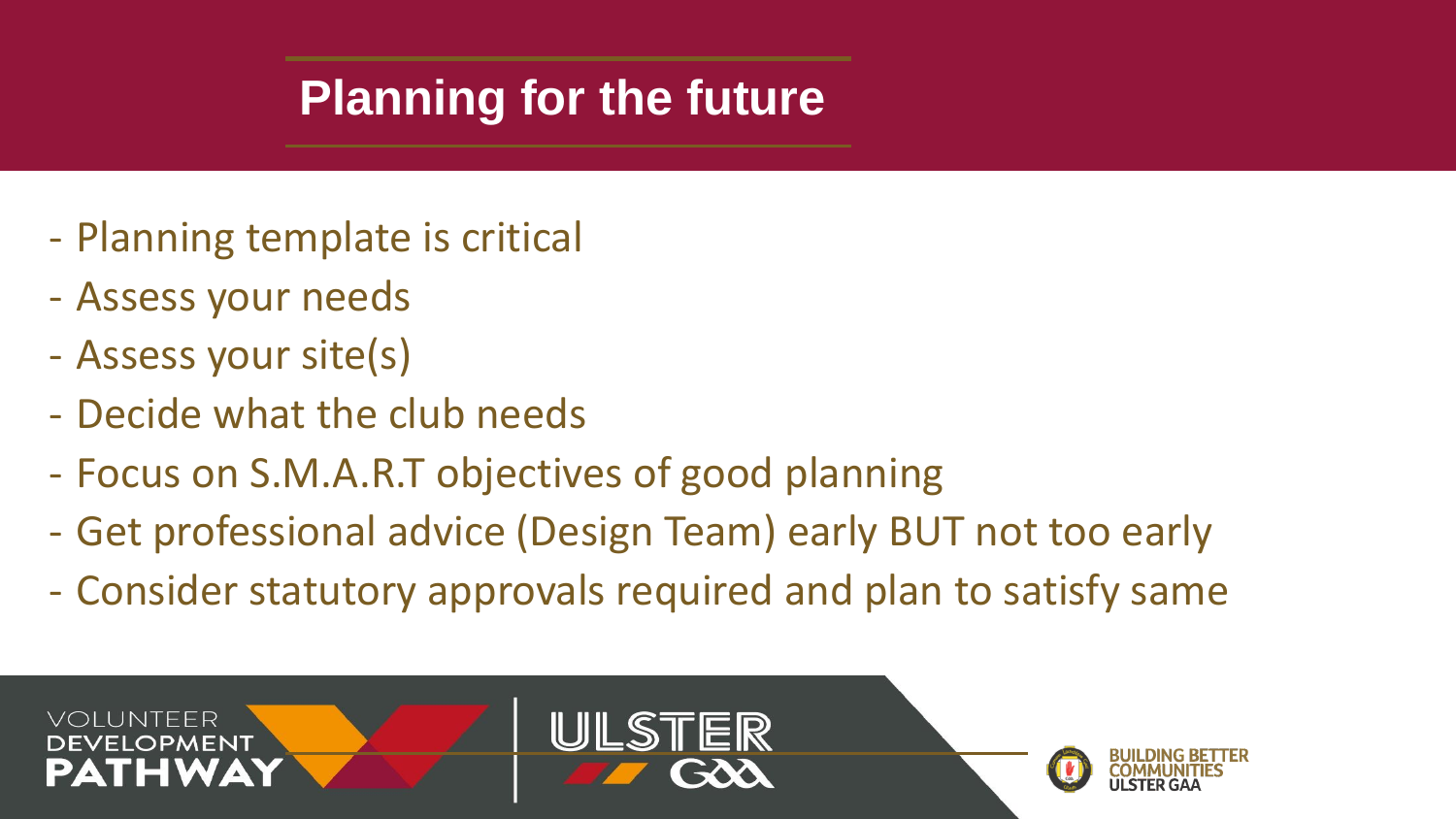- Project Management is crucial
- Assess the costs and have a cost/funding plan
- Plan the work on basis of affordability
- Procure the contracts in a compliant fashion
- Manage the contracts appropriately
- Project completion and sign off
- Maintenance and Monitoring